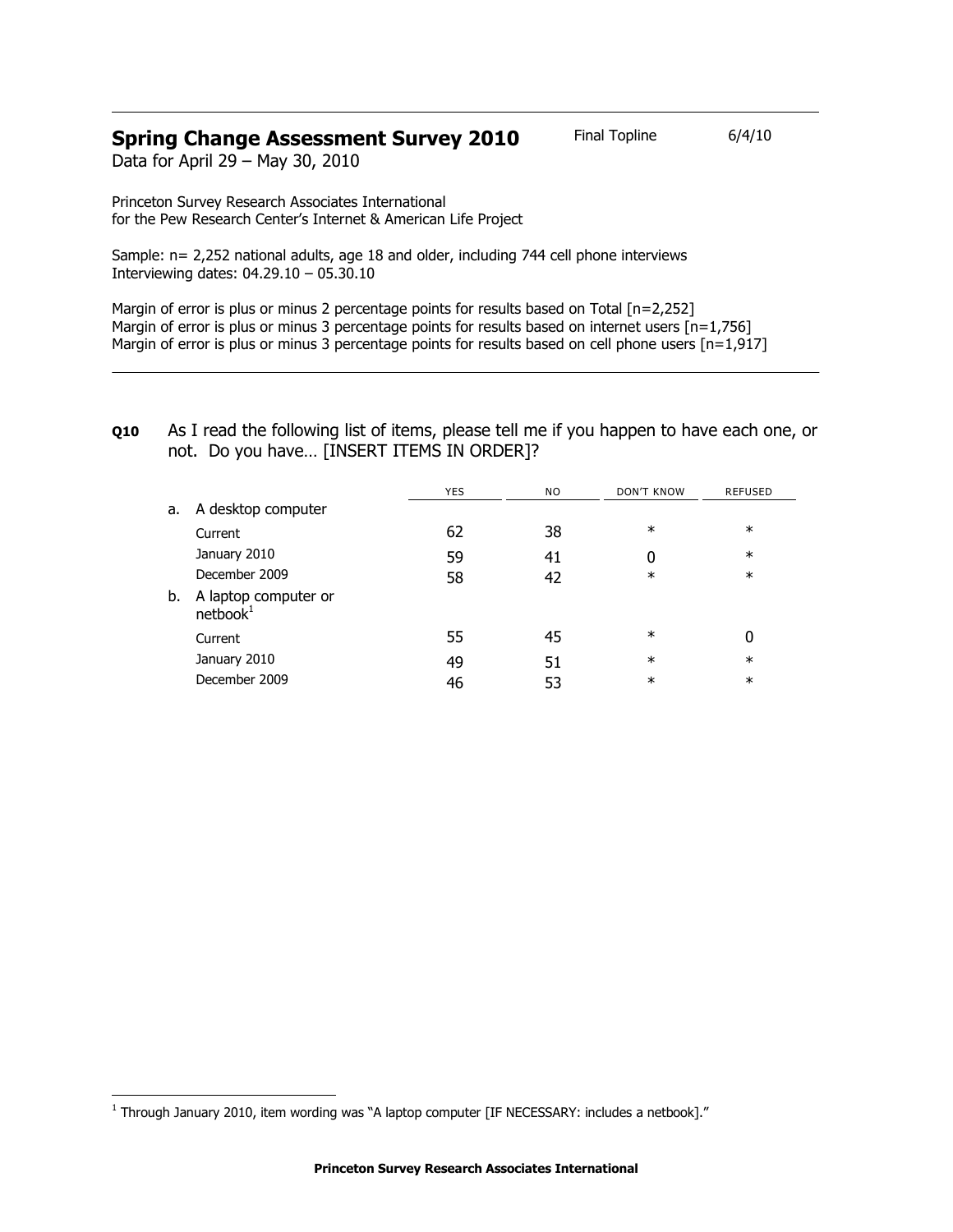### **Q10 continued…**

j

**Q10** As I read the following list of items, please tell me if you happen to have each one, or not. Do you have… [INSERT ITEMS IN ORDER]?

|    |                                                                                                     | <b>YES</b> | N <sub>O</sub> | <b>DON'T KNOW</b> | <b>REFUSED</b> |
|----|-----------------------------------------------------------------------------------------------------|------------|----------------|-------------------|----------------|
| c. | A cell phone or a Blackberry<br>or iPhone or other device that<br>is also a cell phone <sup>2</sup> |            |                |                   |                |
|    | Current                                                                                             | 82         | 18             | $\ast$            | 0              |
|    | January 2010 <sup>3</sup>                                                                           | 80         | 20             |                   | $\ast$         |
|    | December 2009                                                                                       | 83         | 17             |                   | $\ast$         |
| d. | An electronic book device or<br>e-Book reader, such as a<br>Kindle or Sony Digital Book             |            |                |                   |                |
|    | Current                                                                                             | 4          | 96             | $\ast$            | $\ast$         |
|    | September 2009                                                                                      | 3          | 97             | $\ast$            | $\ast$         |
| e. | An iPod or other MP3 player <sup>4</sup>                                                            |            |                |                   |                |
|    | Current                                                                                             | 46         | 54             | $\ast$            | 0              |
|    | September 2009                                                                                      | 43         | 57             | $\ast$            |                |
|    |                                                                                                     |            |                |                   |                |

<sup>&</sup>lt;sup>2</sup> Prior to April 2009, item wording was "A cell phone." From April 2009 thru December 2009, item wording was "A cell phone or a Blackberry or iPhone or other device that is also a cell phone." Beginning December 2007, this item was not asked of the cell phone sample, but results shown here reflect Total combined Landline and cell phone sample.

 $3$  In January 2010, item wording was "A cell phone or a Blackberry or iPhone or other handheld device that is also a cell

phone." 4 Through February 2005, question was not asked as part of a series. Question wording as follows: "Do you have an iPod or other MP3 player that stores and plays music files, or do you not have one of these?"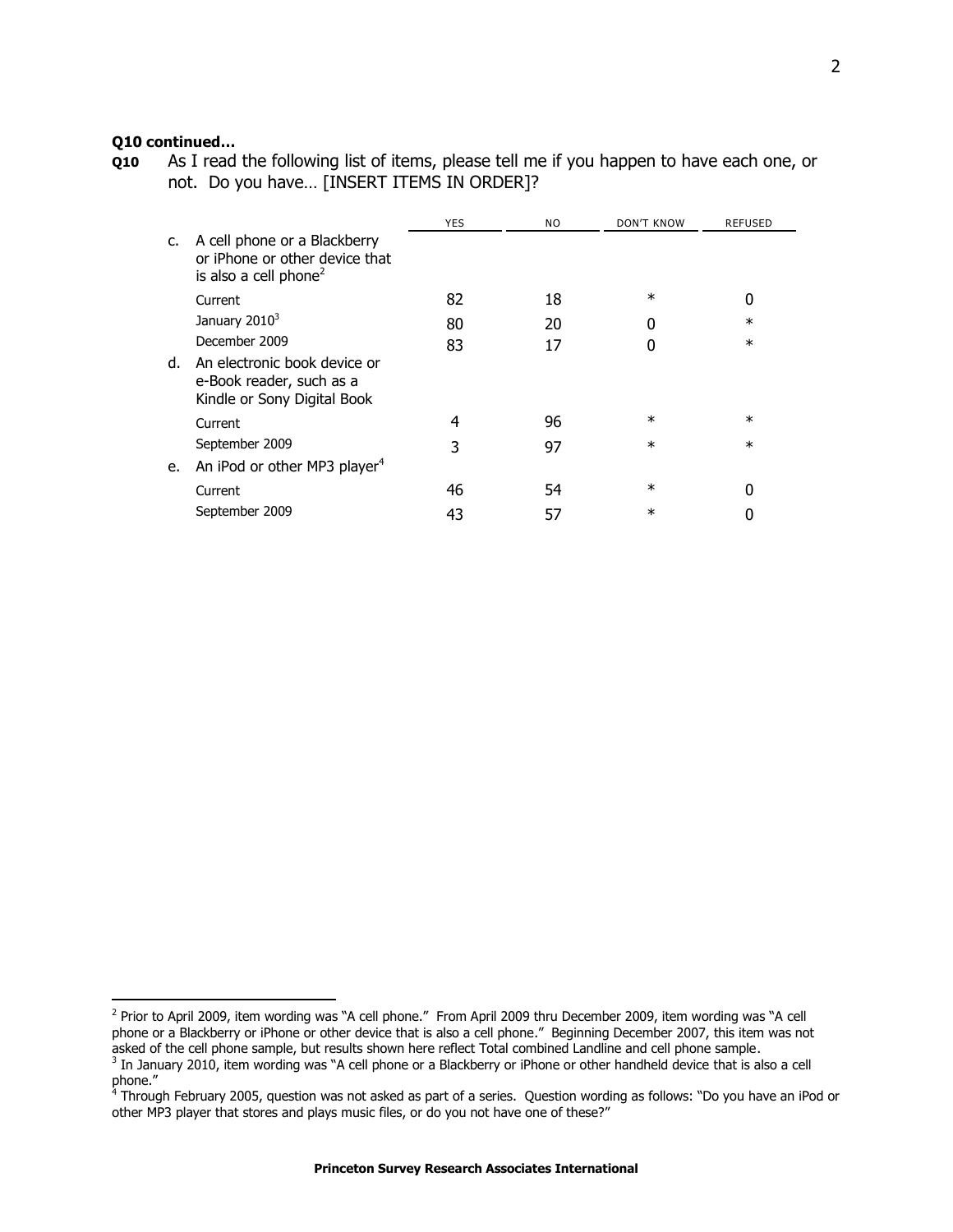#### **Q10 continued…**

 $\overline{a}$ 

**Q10** As I read the following list of items, please tell me if you happen to have each one, or not. Do you have… [INSERT ITEMS IN ORDER]?

|    |                                             | <b>YES</b> | N <sub>O</sub> | <b>DON'T KNOW</b> | <b>REFUSED</b> |
|----|---------------------------------------------|------------|----------------|-------------------|----------------|
| f. | A game console like Xbox or<br>Play Station |            |                |                   |                |
|    | Current                                     | 42         | 58             | $\ast$            | $\ast$         |
|    | September 2009                              | 37         | 63             | $\ast$            | $\ast$         |
|    | April 2009                                  | 41         | 59             | $\ast$            | $\ast$         |
| g. | A tablet computer like an<br>iPad           |            |                |                   |                |
|    | Current                                     | 3          | 97             | $\ast$            |                |

# **Q12** On your laptop computer or netbook, do you use [INSERT IN ORDER]?<sup>5</sup>

Based on internet users who have a laptop or netbook

|    |                                                                                                                                  | <b>YES</b> | NO. | DON'T KNOW | <b>REFUSED</b> |
|----|----------------------------------------------------------------------------------------------------------------------------------|------------|-----|------------|----------------|
| a. | WiFi or wireless connection to access the internet                                                                               |            |     |            |                |
|    | [IF NECESSARY: WiFi is a short-range wireless<br>internet connection.                                                            |            |     |            |                |
|    | Current $[N=1,144]$                                                                                                              | 88         | 11  |            |                |
|    | January 2010 [N=1,019]                                                                                                           | 83         | 17  |            |                |
|    | December 2009 [N=1,000]                                                                                                          | 83         | 16  |            | $^\star$       |
| b. | Mobile wireless broadband, such as an AirCard, to<br>access the internet <sup>6</sup>                                            |            |     |            |                |
|    | [IF NECESSARY: Wireless broadband is a longer-<br>range wireless connection, offered by many<br>telephone companies and others.] |            |     |            |                |
|    | Current                                                                                                                          | 24         | 72  | 4          | $^\star$       |
|    | January 2010                                                                                                                     | 19         | 79  |            |                |
|    |                                                                                                                                  |            |     |            |                |

**Q13** Thinking about when you access the internet wirelessly on your laptop or netbook – either using WiFi or mobile wireless broadband – do you ever do this [INSERT IN ORDER]?

Based on internet users who use WiFi or mobile wireless broadband on their laptop or netbook

|                     | <b>YES</b> | NO | DON'T KNOW | REFUSED |
|---------------------|------------|----|------------|---------|
| a. At home          |            |    |            |         |
| Current $[N=1,003]$ | 86         |    |            |         |

<sup>&</sup>lt;sup>5</sup> Prior to May 2010, question wording was "On your laptop computer, do you ever use [INSERT IN ORDER]?"

<sup>&</sup>lt;sup>6</sup> Prior to January 2010, item wording was "Wireless broadband, such as an AirCard, to access the internet"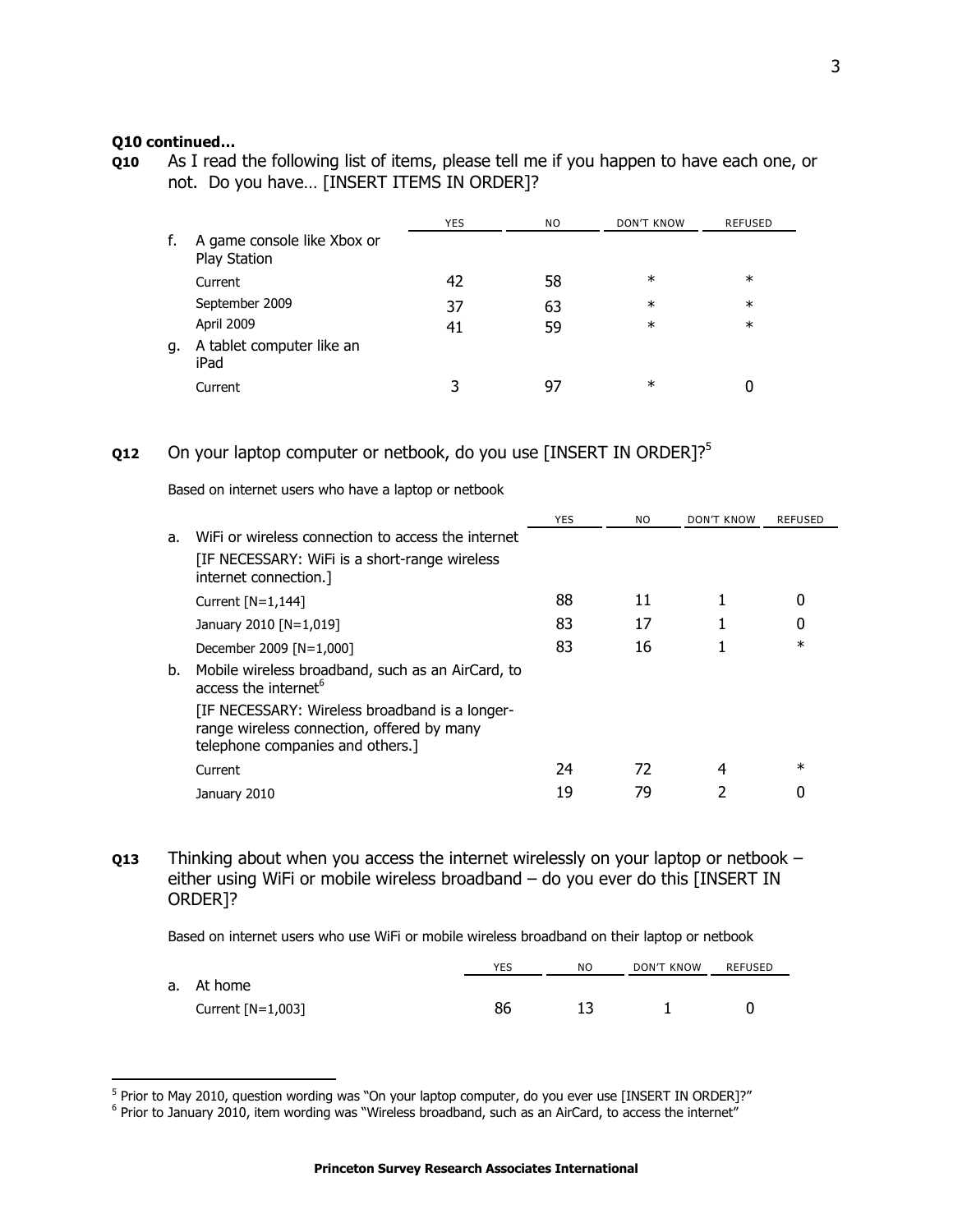|    | September 2009 [N=807] <sup>7</sup> | 91 | q  | ∗ | $\ast$ |
|----|-------------------------------------|----|----|---|--------|
| b. | At work                             |    |    |   |        |
|    | Current                             | 37 | 62 |   | $\ast$ |
|    | September 2009                      | 37 | 62 | ∗ | $\ast$ |
| C. | Someplace other than home or work   |    |    |   |        |
|    | Current                             | 54 | 46 | ∗ |        |
|    | September 2009                      | 55 | 44 |   | $\ast$ |

**Q14** Thinking now just about your cell phone… Please tell me if you ever use your cell phone to do any of the following things. Do you ever use your cell phone to [INSERT ITEMS; ALWAYS ASK a-b FIRST in order; RANDOMIZE c-h]?<sup>8</sup>

Based on cell phone users

j

|    |                                  | YES | <b>NO</b> | <b>DON'T KNOW</b> | <b>REFUSED</b> |
|----|----------------------------------|-----|-----------|-------------------|----------------|
| a. | Send or receive email            |     |           |                   |                |
|    | Current [N=1,917]                | 34  | 66        | 0                 | 0              |
|    | January 2010 [N=1,891]           | 30  | 70        | 0                 | 0              |
|    | December 2009 [N=1,919]          | 29  | 70        | $\ast$            | $\ast$         |
| b. | Send or receive text messages    |     |           |                   |                |
|    | Current                          | 72  | 28        | 0                 | 0              |
|    | January 2010                     | 69  | 31        | $\ast$            | 0              |
|    | December 2009                    | 68  | 32        | $\ast$            | 0              |
| c. | Take a picture                   |     |           |                   |                |
|    | Current                          | 76  | 24        | $\ast$            | $\ast$         |
| d. | Play music                       |     |           |                   |                |
|    | Current                          | 33  | 67        | 0                 | 0              |
| e. | Send or receive Instant Messages |     |           |                   |                |
|    | Current                          | 30  | 69        | 1                 | $\ast$         |
|    | January 2010                     | 29  | 70        |                   | 0              |
|    | December 2009                    | 31  | 68        |                   | 0              |
| f. | Record a video                   |     |           |                   |                |
|    | Current                          | 34  | 66        | $\ast$            | 0              |

 $^7$  In September 2009, two separate series of questions were asked: one of internet users who use WiFi on their laptop [N=772] and one of internet users who use wireless broadband on their laptop [N=305]. Trend results shown here combine those two series for each item (home/work/other).

<sup>&</sup>lt;sup>8</sup> Prior to January 2010, question wording was "Please tell me if you ever use your cell phone or Blackberry or other device to do any of the following things. Do you ever use it to [INSERT ITEM]?" In January 2010, question wording was "Please tell me if you ever use your cell phone or Blackberry or other handheld device to do any of the following things. Do you ever use it to [INSERT ITEMS]?" For January 2010, December 2009, and September 2009, an answer category "Cell phone can't do this" was available as a volunteered option; "No" percentages for those trends reflect combined "No" and "Cell phone can't do this" results.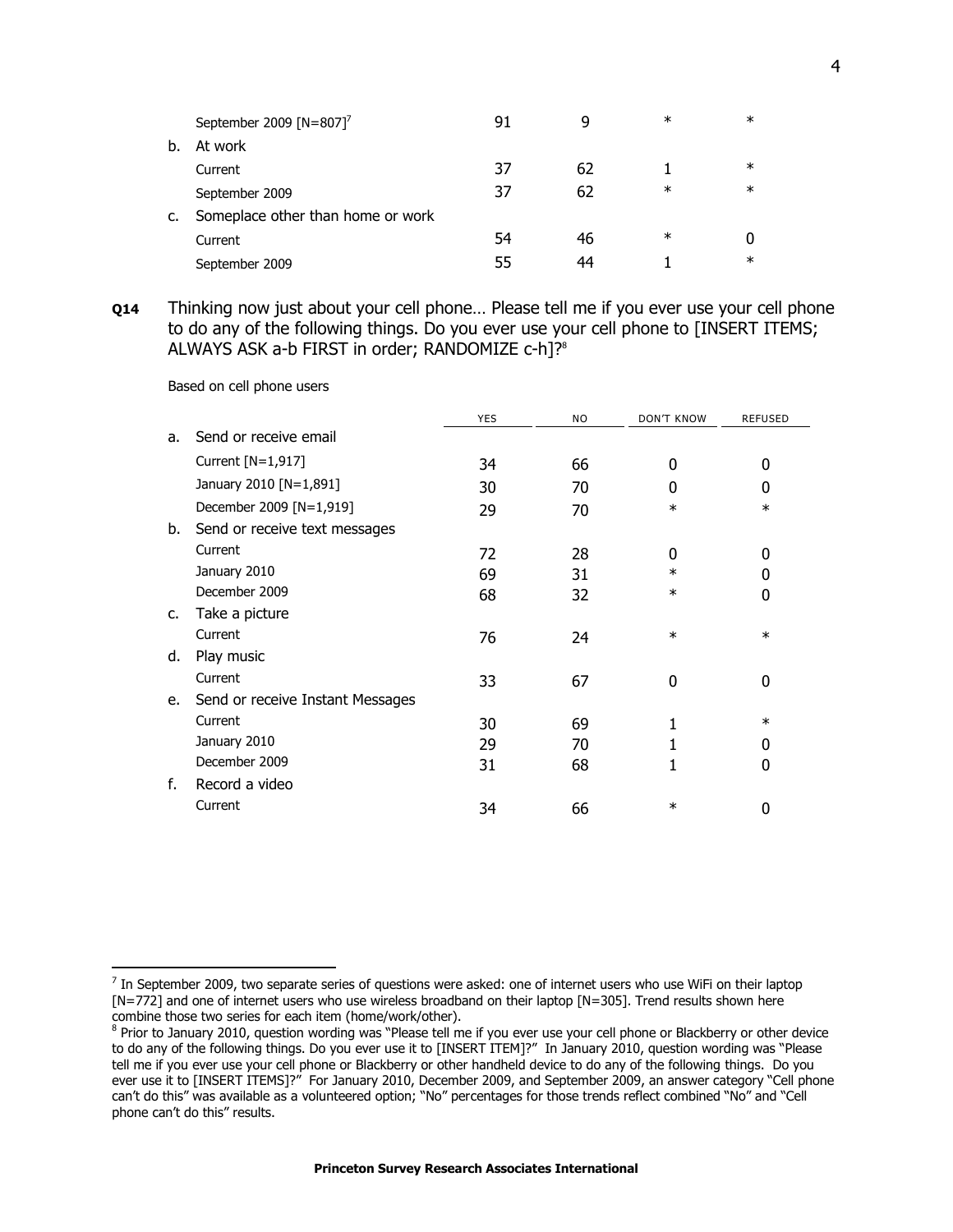**Q14** Thinking now just about your cell phone… Please tell me if you ever use your cell phone to do any of the following things. Do you ever use your cell phone to [INSERT ITEMS; ALWAYS ASK a-b FIRST in order; RANDOMIZE c-h]?<sup>9</sup>

Based on cell phone users

|    |                                   | <b>YES</b> | NO. | <b>DON'T KNOW</b> | <b>REFUSED</b> |
|----|-----------------------------------|------------|-----|-------------------|----------------|
| g. | Play a game                       |            |     |                   |                |
|    | Current                           | 34         | 66  | $\ast$            |                |
| h. | Access the internet <sup>10</sup> |            |     |                   |                |
|    | Current                           | 38         | 62  |                   |                |
|    | January 2010                      | 34         | 66  |                   |                |
|    | December 2009                     | 37         | 67  | $\ast$            |                |

 **Wireless internet use<sup>11</sup>** 

|               | WIRELESS<br>INTERNET USER | <b>INTERNET USER</b><br><b>BUT NOT WIRELESS</b> | ALL OTHERS |  |
|---------------|---------------------------|-------------------------------------------------|------------|--|
| Current       | 59                        | 22                                              | 19         |  |
| January 2010  | 53                        | 24                                              | 23         |  |
| December 2009 | 55                        | 24                                              |            |  |

**Q15** Using your cell phone, how often do you access the internet or email – several times a day, about once a day, 3-5 days a week, 1-2 days a week, every few weeks, less often or never?

Based on those who use their cell phones to access the internet

|   | <b>CURRENT</b> |                     | <b>SEPT 2009</b> | <b>APRIL 2009</b> |
|---|----------------|---------------------|------------------|-------------------|
| % | 43             | Several times a day | 37               | 24                |
|   | 12             | About once a day    | 15               | 12                |
|   | 8              | 3-5 days a week     | 9                | 10                |
|   | 9              | 1-2 days a week     | 13               | 15                |
|   | 5              | Every few weeks     |                  | 12                |
|   | 10             | Less often          | 11               | 14                |
|   | 12             | Never               |                  | 13                |
|   | $\ast$         | Don't know          | $\ast$           | 0                 |
|   | $\ast$         | Refused             | ŋ                |                   |
|   |                |                     | $[n=539]$        | rn=4751           |

 $\overline{a}$ 

<sup>&</sup>lt;sup>9</sup> Prior to January 2010, question wording was "Please tell me if you ever use your cell phone or Blackberry or other device to do any of the following things. Do you ever use it to [INSERT ITEM]?" In January 2010, question wording was "Please tell me if you ever use your cell phone or Blackberry or other handheld device to do any of the following things. Do you ever use it to [INSERT ITEMS]?" For January 2010, December 2009, and September 2009, an answer category "Cell phone can't do this" was available as a volunteered option; "No" percentages for those trends reflect combined "No" and "Cell phone can't do this" results.

 $^{10}$  In December 2007, item wording was "Access the internet for news, weather, sports, or other information"

 $11$  Definitions for wireless internet use may vary from survey to survey.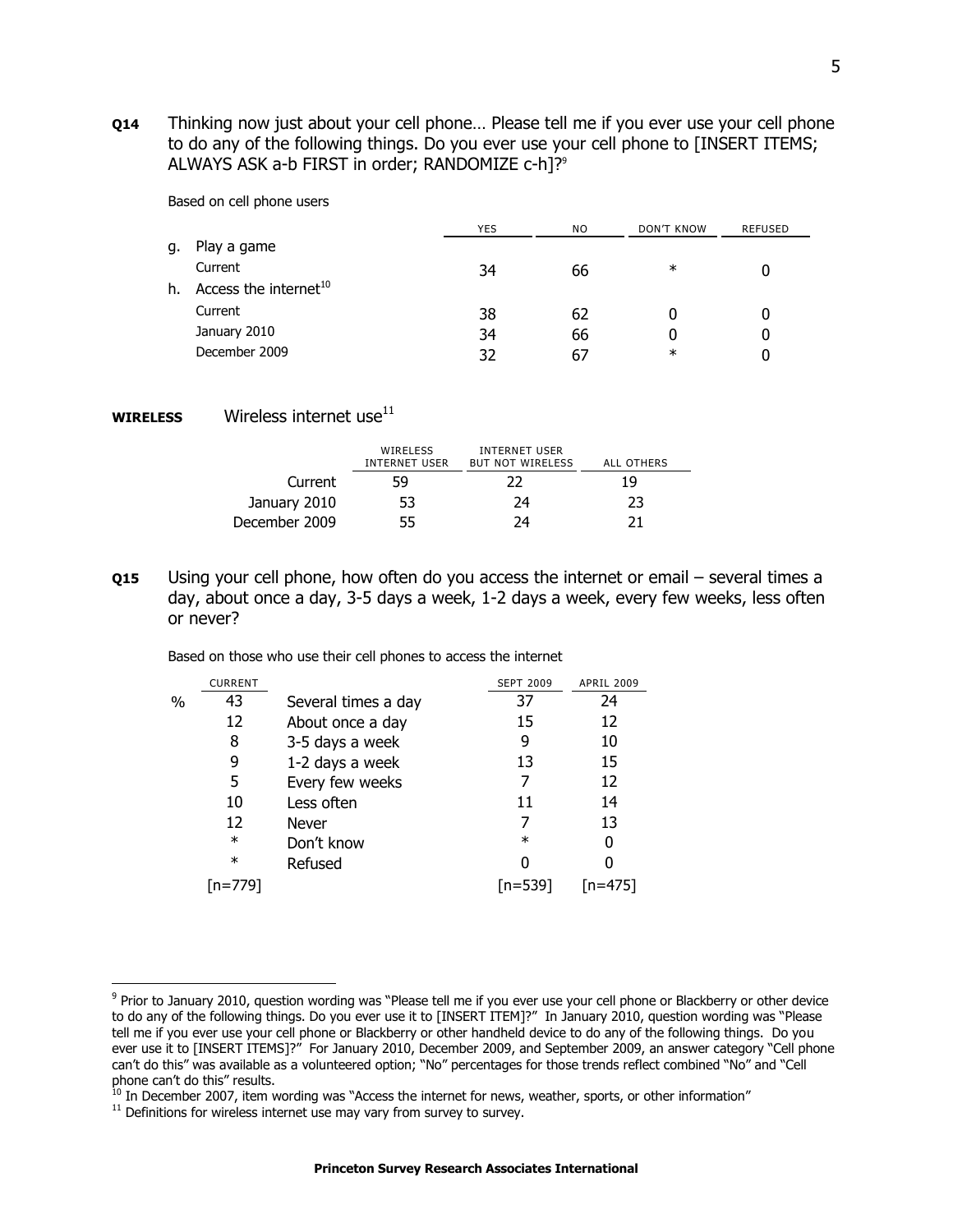### **Q16** Thinking about other devices you own… Do you EVER access the internet or email using [INSERT IN ORDER]?<sup>12</sup>

|    |                                                        | <b>YES</b> | <b>NO</b> | DON'T KNOW | <b>REFUSED</b> |
|----|--------------------------------------------------------|------------|-----------|------------|----------------|
|    | Item A: Based on e-Book users                          |            |           |            |                |
| a. | Your electronic Book device or e-Book                  |            |           |            |                |
|    | Current [N=97]                                         | 46         | 54        | 0          |                |
|    | Item B: Based on iPod or MP3 users                     |            |           |            |                |
| b. | An iPod or other MP3 player <sup>13</sup>              |            |           |            |                |
|    | Current [N=929]                                        | 16         | 83        | $\ast$     |                |
|    | Item C: Based on game console users                    |            |           |            |                |
|    | A game console like Xbox or Play Station <sup>14</sup> |            |           |            |                |
|    | Current $[N=815]$                                      | 29         | 71        | $\ast$     |                |
|    | Item D: Based on tablet computer users                 |            |           |            |                |
| d. | A tablet computer like an iPad                         |            |           |            |                |
|    | Current $[N=56]$                                       | 59         | 41        |            |                |
|    | بالمستحمل والمصادر ومنتصر والمستحدث<br>n.              |            |           |            |                |

**Q17** Do you ever use your cell phone to... [INSERT ITEM; RANDOMIZE]?

Based on those who use their cell phones to access the internet [N=779]

|             |                                                                                                        | YES, DO<br>THIS | NO, DO<br>NOT DO<br><b>THIS</b> | (VOL.) CELL<br>PHONE CAN'T<br><b>DO THIS</b> | DON'T<br><b>KNOW</b> | <b>REFUSED</b> |
|-------------|--------------------------------------------------------------------------------------------------------|-----------------|---------------------------------|----------------------------------------------|----------------------|----------------|
| а.          | Send a photo or video to someone                                                                       | 74              | 26                              | $\ast$                                       | 0                    |                |
| b.          | Post a photo or video online                                                                           | 31              | 68                              |                                              | 0                    |                |
| $c_{\cdot}$ | Purchase a product, such as<br>books, music, toys or clothing                                          | 22              | 78                              | $\ast$                                       | 0                    |                |
| d.          | Make a charitable donation by text<br>message                                                          | 10              | 89                              | 0                                            | $\ast$               |                |
| e.          | Access a social networking site like<br>MySpace, Facebook or<br>LinkedIn.com                           | 48              | 52                              | $\ast$                                       | $\ast$               |                |
| f.          | Access Twitter or another service<br>to share updates about yourself or<br>to see updates about others | 20              | 79                              |                                              | 0                    |                |
| q.          | Watch a video                                                                                          | 40              | 60                              | $\ast$                                       |                      |                |
|             |                                                                                                        |                 |                                 |                                              |                      |                |

 $\overline{a}$ 

 $^{12}$  September 2009 question wording was as follows: "Thinking about some of the electronic devices you have... Do you EVER access the internet using [INSERT IN ORDER]?" April 2009 question wording was as follows: "Thinking about these various devices… Do you EVER access the internet or email using [INSERT IN ORDER]? [If YES, ASK: Do you mostly do this at home, at work, or someplace other than home or work?]." Results for "Yes" reflect combined responses for "Mostly home," "Mostly work," "Mostly other," and volunteered category "Combination of home/work/other."

<sup>&</sup>lt;sup>13</sup> Through September 2009, item wording was "Your iPod or other MP3 player"

<sup>&</sup>lt;sup>14</sup> Through September 2009, item wording was "Your game console like Xbox or Play Station"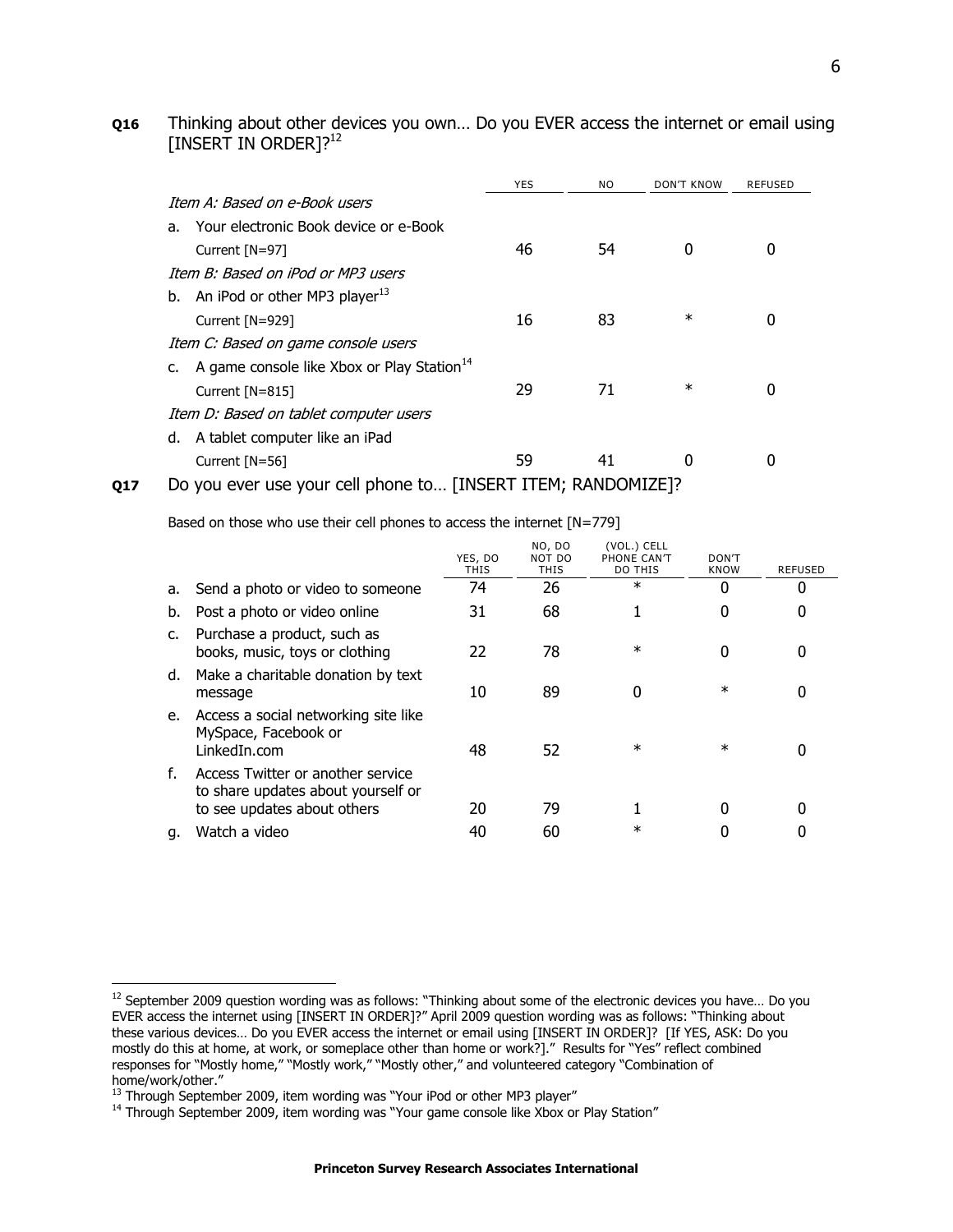# **Methodology**

This report is based on the findings of a daily tracking survey on Americans' use of the Internet. The results in this report are based on data from telephone interviews conducted by Princeton Survey Research Associates International between April 29 and May 30, 2010, among a sample of 2,252 adults, age 18 and older. Interviews were conducted in English. For results based on the total sample, one can say with 95% confidence that the error attributable to sampling and other random effects is plus or minus 2.4 percentage points. For results based Internet users  $(n=1,756)$ , the margin of sampling error is plus or minus 2.7 percentage points. In addition to sampling error, question wording and practical difficulties in conducting telephone surveys may introduce some error or bias into the findings of opinion polls.

A combination of landline and cellular random digit dial (RDD) samples was used to represent all adults in the continental United States who have access to either a landline or cellular telephone. Both samples were provided by Survey Sampling International, LLC (SSI) according to PSRAI specifications. Numbers for the landline sample were selected with probabilities in proportion to their share of listed telephone households from active blocks (area code + exchange + two-digit block number) that contained three or more residential directory listings. The cellular sample was not list-assisted, but was drawn through a systematic sampling from dedicated wireless 100-blocks and shared service 100-blocks with no directory-listed landline numbers.

New sample was released daily and was kept in the field for at least five days. The sample was released in replicates, which are representative subsamples of the larger population. This ensures that complete call procedures were followed for the entire sample. At least 7 attempts were made to complete an interview at a sampled telephone number. The calls were staggered over times of day and days of the week to maximize the chances of making contact with a potential respondent. Each number received at least one daytime call in an attempt to find someone available. For the landline sample, half of the time interviewers first asked to speak with the youngest adult male currently at home. If no male was at home at the time of the call, interviewers asked to speak with the youngest adult female. For the other half of the contacts interviewers first asked to speak with the youngest adult female currently at home. If no female was available, interviewers asked to speak with the youngest adult male at home. For the cellular sample, interviews were conducted with the person who answered the phone. Interviewers verified that the person was an adult and in a safe place before administering the survey. Cellular sample respondents were offered a post-paid cash incentive for their participation. All interviews completed on any given day were considered to be the final sample for that day.

Non-response in telephone interviews produces some known biases in survey-derived estimates because participation tends to vary for different subgroups of the population, and these subgroups are likely to vary also on questions of substantive interest. In order to compensate for these known biases, the sample data are weighted in analysis. The demographic weighting parameters are derived from a special analysis of the most recently available Census Bureau's March 2009 Annual Social and Economic Supplement. This analysis produces population parameters for the demographic characteristics of adults age 18 or older. These parameters are then compared with the sample characteristics to construct sample weights. The weights are derived using an iterative technique that simultaneously balances the distribution of all weighting parameters.